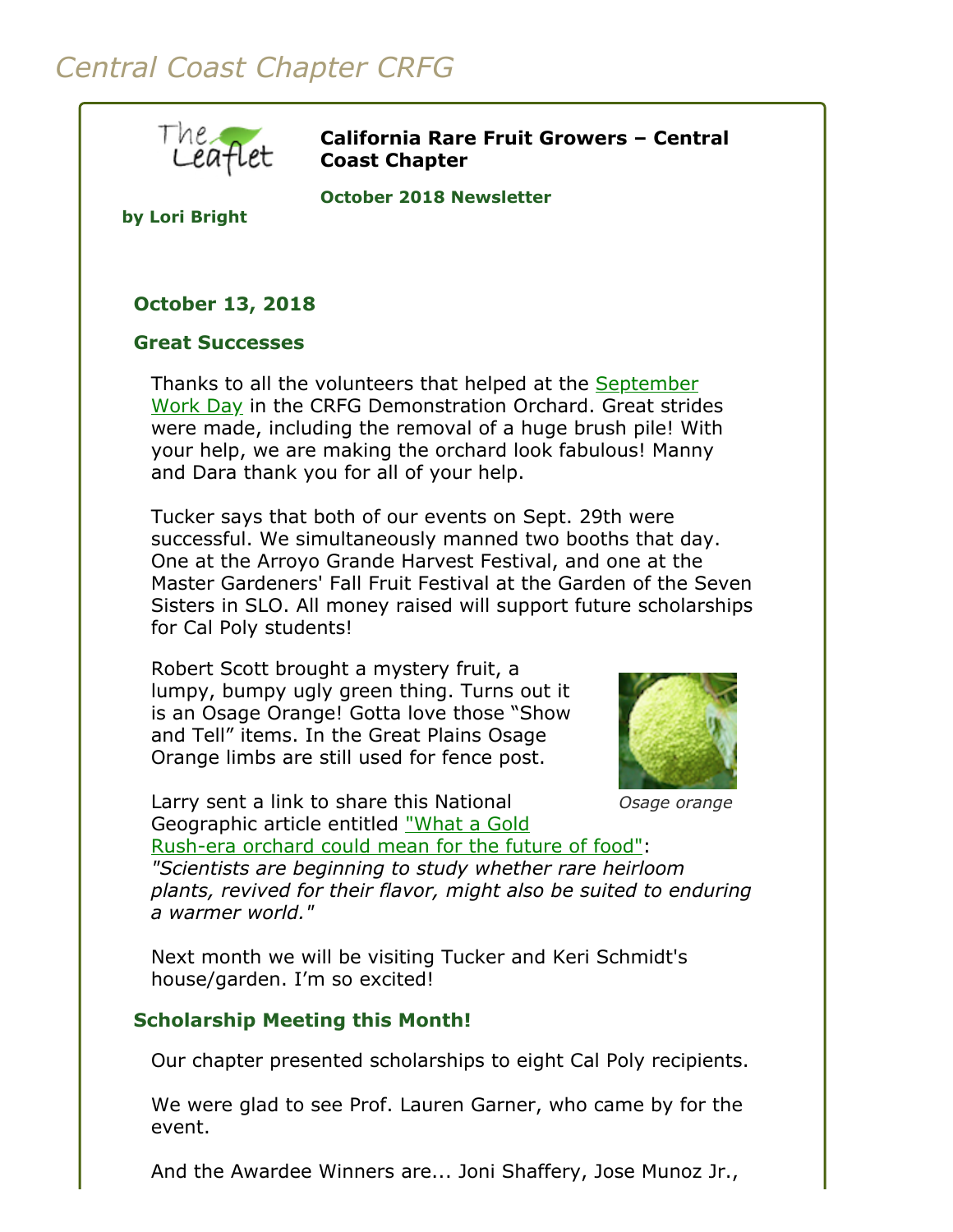Geena Rohr, Victor Guadian, Vincent Koster, Mitchell Moreda, Emma Sertich and Heidi Burgess (not present).

Congrats to them all.



*Les presents the scholarship awardees to the chapter, and congratulates them on their accomplishments.*



*2018 awardees: Victor Guadian, Jose Munoz, Emma Sertich, Vincent Koster, Dr. Lauren Garner, Mitchell Moreda, Joni Shaffery, and Geena Rohr. Not pictured: Heidi Burgess, who is studying abroad in Italy this fall.*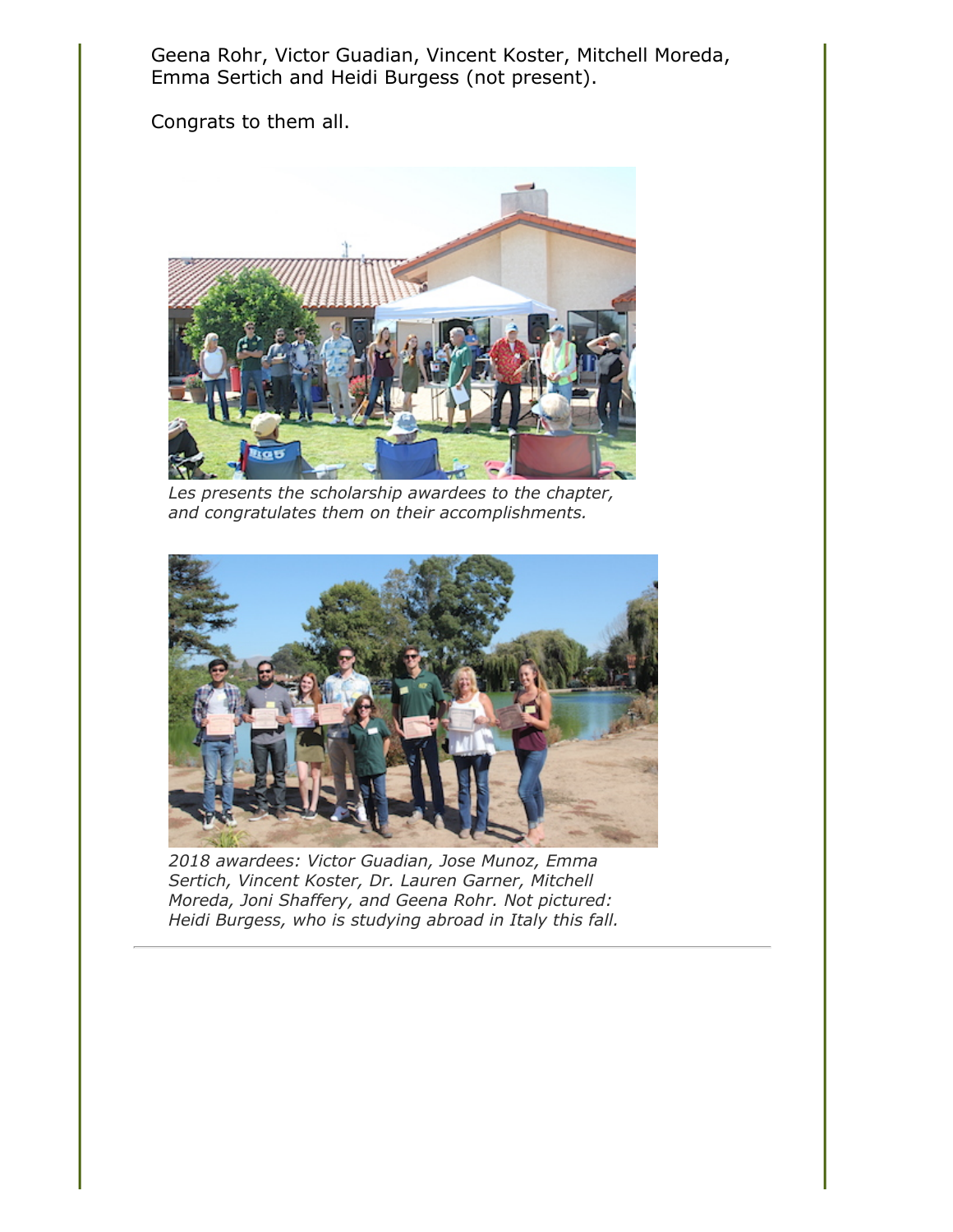

*CRFG Central Coast chapter members and guests learn about kiwis from Bob Criswell at his Mallard Lake Ranch. 10 acres of kiwis surround his home.*

### **Meeting on October 13, 2018: Mallard Lake Ranch**

Our venue this month was a visit at Kiwi Bob's Kiwi farm.

Wow, what a magnificent place!

Upon parking our cars we were greeted by several, sweet ankle-high dogs. Alejandro, (the principal orchard worker and overseer) was also there to welcome us. We circumvented a large pond and saw ducks and chickens all roaming freely.

Bob Criswell and his wife Kirsten were our hosts. Kiwi Bob's parents bought the farm about 1988. Bob helped his parents run the farm and sell fruit at farmers markets as a teen. In 2004 Bob and Kirsten moved back to the area and decided to develop the kiwi farm and production. Bob has chosen to stay local. He sells to our local schools, CSA's and Farmer's Markets.

Kiwis were originally from China, they became popular in Australia (thus the name "Kiwi") and then moved to the States. Bob has one fruiting variety 'Hayward' (the female). The vines are planted in a ratio of 10 females to 1 male. Bob has the reputation of having super sweet kiwis. He thinks it might have something to do with the pond that he uses as a reservoir for irrigation. Maybe the fish poop from the pond? Hmmm.

> Each year the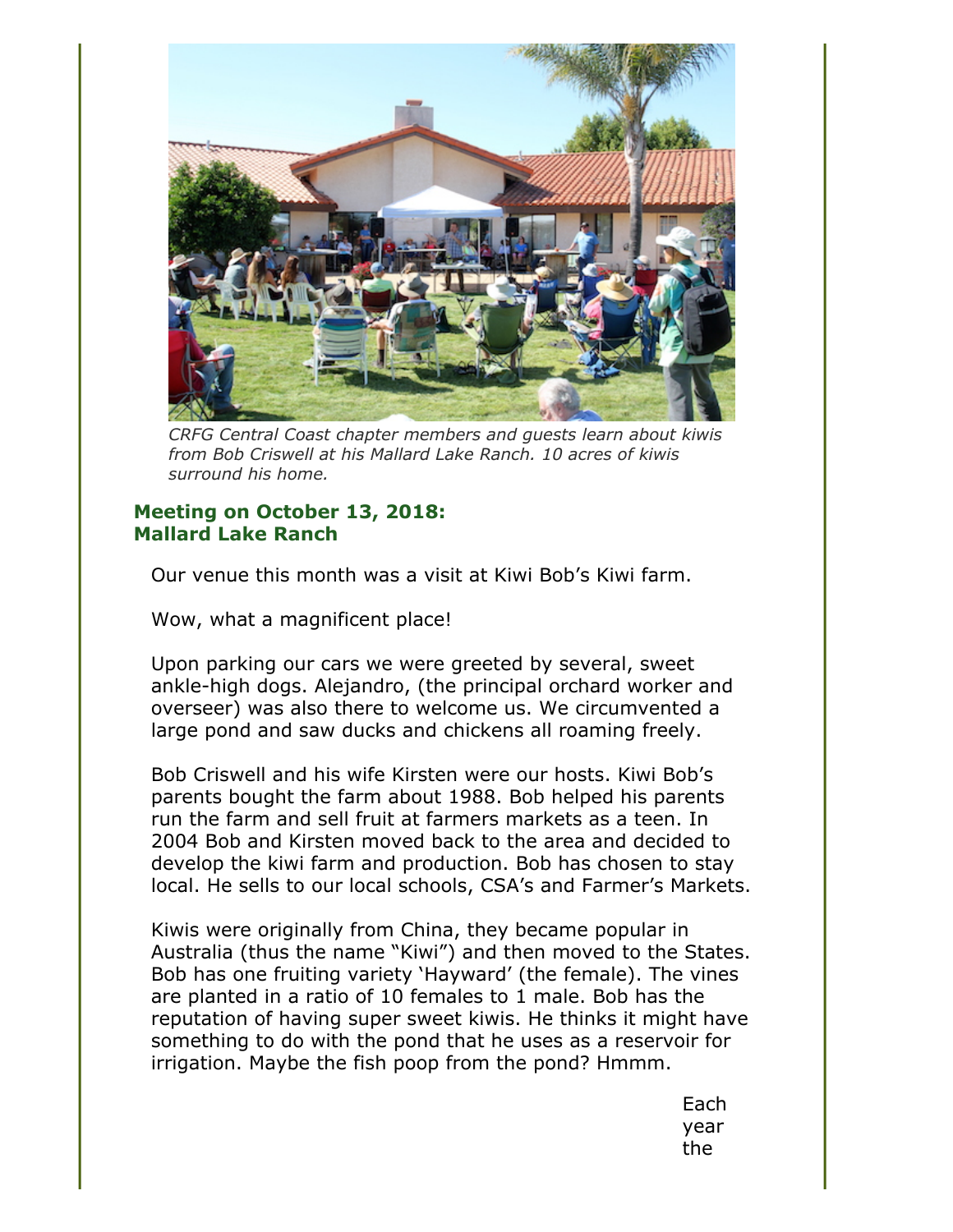

*Evelyn checking out the ripe kiwi fruit in the 10 acres of vines.*

Criswells have Honeybees brought in to insure good pollination. The kiwis are big drinkers so they are watered well. They have no pests to speak of. Winter chill plays a role in good kiwi production too. This last year saw a very low chill total, and Bob believes that that may account for an overall lower production this year. After several methods of pruning, he believes the optimal method is to simply remove old and tangled wood. Opening them up to good sun exposure. Maximum sun exposure is important. The whole kiwi orchard is harvested with-in 3 to 5 days, generally around the first week of November. Kiwi, unlike some citrus, don't have a good "hang time" and need to be harvested right when their Brix (sugar) content is at 7%. With the right conditions, kiwis can be stored for as much as 6 months. Kiwi have twice the vitamin C of an orange and equal amounts of potassium to a banana. Kiwi Bob also grows a lesser crop of Avocados, Mandarins and Chayotes. If you want to buy some of Kiwi Bob's produce you can visit him at our local Farmers Markets. He sells at Arroyo Grande on Wednesdays and in SLO on Saturdays.

Thanks Tucker for introducing us to our new friend Kiwi Bob!